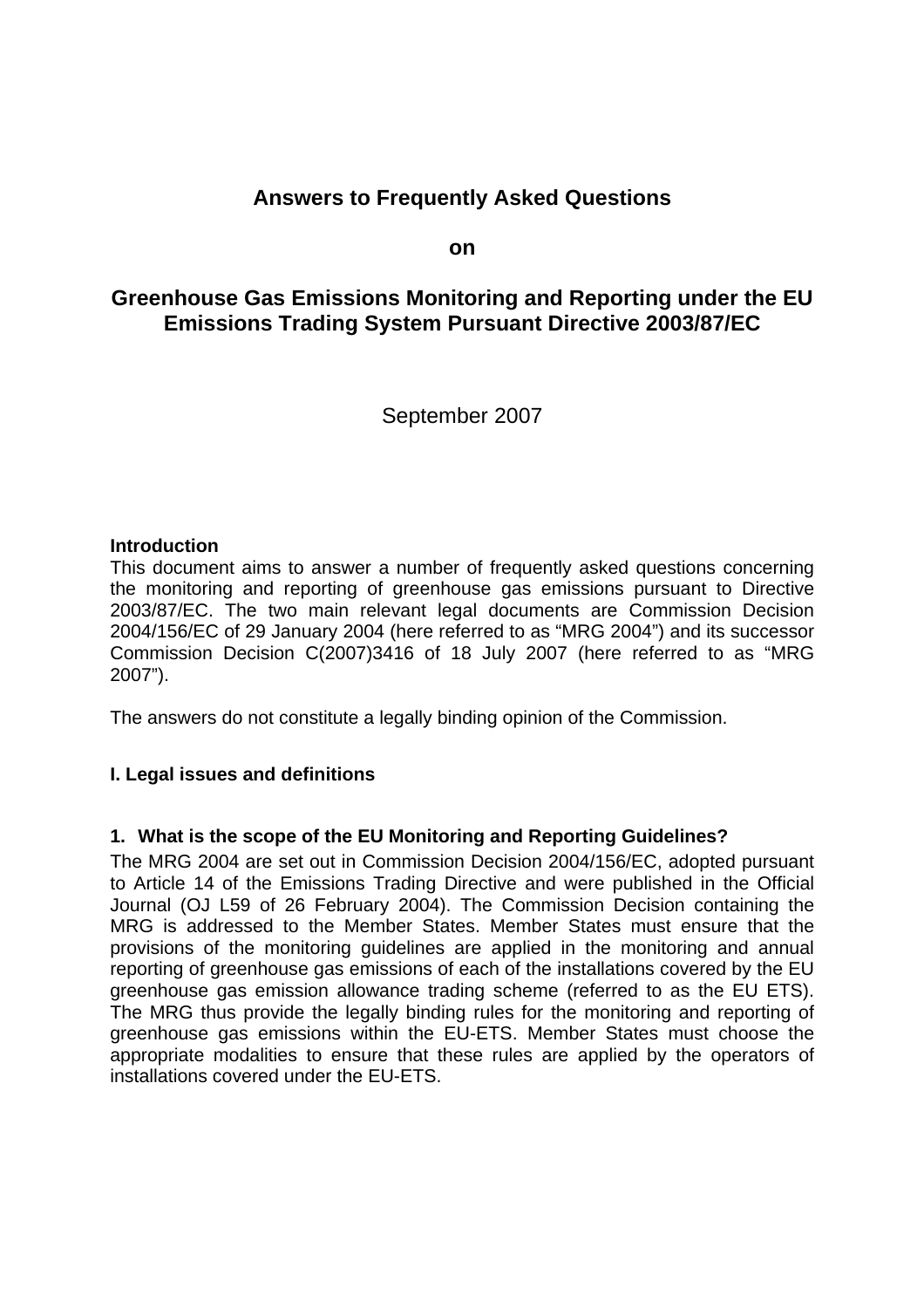# **2. What was the scope of the review of the EU-MRG?**

The MRG 2004 comprise a clause for review for the second trading period of the EU-ETS i.e. from 2008 to 2012. A revised version of the MRG has been accepted by the EU Climate Change Committee on 31 July 2006. Focus areas for the review included cost-effectiveness, harmonization and user-friendliness. The new Decision will be published in the Community languages in early 2007.

#### **3. How will the transition work from Commission Decision 2004/156/EC to its successor?**

The MRG 2007 will take effect from 1 January 2008. The MRG 2004 will be repealed on the same day. Member States, Competent Authorities, Operators and Verifiers have to comply with the requirements of the revised Commission Decision (MRG 2007) from 1 January 2008 onwards. However, for different parts of the compliance cycle slightly different times of phase-in will be required (compare [Table 1\)](#page-1-0) in order to provide regulatory stability over the entire first trading period.

| <b>Part of Compliance Cycle</b> | <b>Transition</b>                           |
|---------------------------------|---------------------------------------------|
| <b>Permits</b>                  | All permits granted without additional      |
|                                 | specific conditions on monitoring will      |
|                                 | remain unaffected. Others may need to       |
|                                 | be assessed and re-issued. Timing:          |
|                                 | before 1/1/2008;                            |
| <b>Monitoring Plans</b>         | Monitoring plans need to be assessed        |
|                                 | and may need new approval to be in          |
|                                 | conformity with the MRG 2007. Timing:       |
|                                 | before 1/1/2008;                            |
| <b>Monitoring</b>               | Changes of the monitoring methodology       |
|                                 | based on changes to the monitoring plan     |
|                                 | reflecting the transition from MRG 2004     |
|                                 | to MRG 2007 have to take effect before      |
|                                 | 1/1/2008. An overlap period may be          |
|                                 | required during the fourth quarter of       |
|                                 | 2007.                                       |
| <b>Reporting</b>                | The reporting template of the MRG 2004      |
|                                 | shall be used until 31/3/2008 i.e. also for |
|                                 | the reporting year 2007.                    |
| <b>Verification</b>             | Changes of the verification approach        |
|                                 | during the auditing work for a given        |
|                                 | reporting year should be avoided. The       |
|                                 | old provisions on verification shall be     |
|                                 | used also in 2008 for the purpose of        |
|                                 | verification for the reporting year 2007.   |

#### <span id="page-1-0"></span>**Table 1 Overview: Transition between MRG 2004 and MRG 2007 for different parts of the compliance cycle.**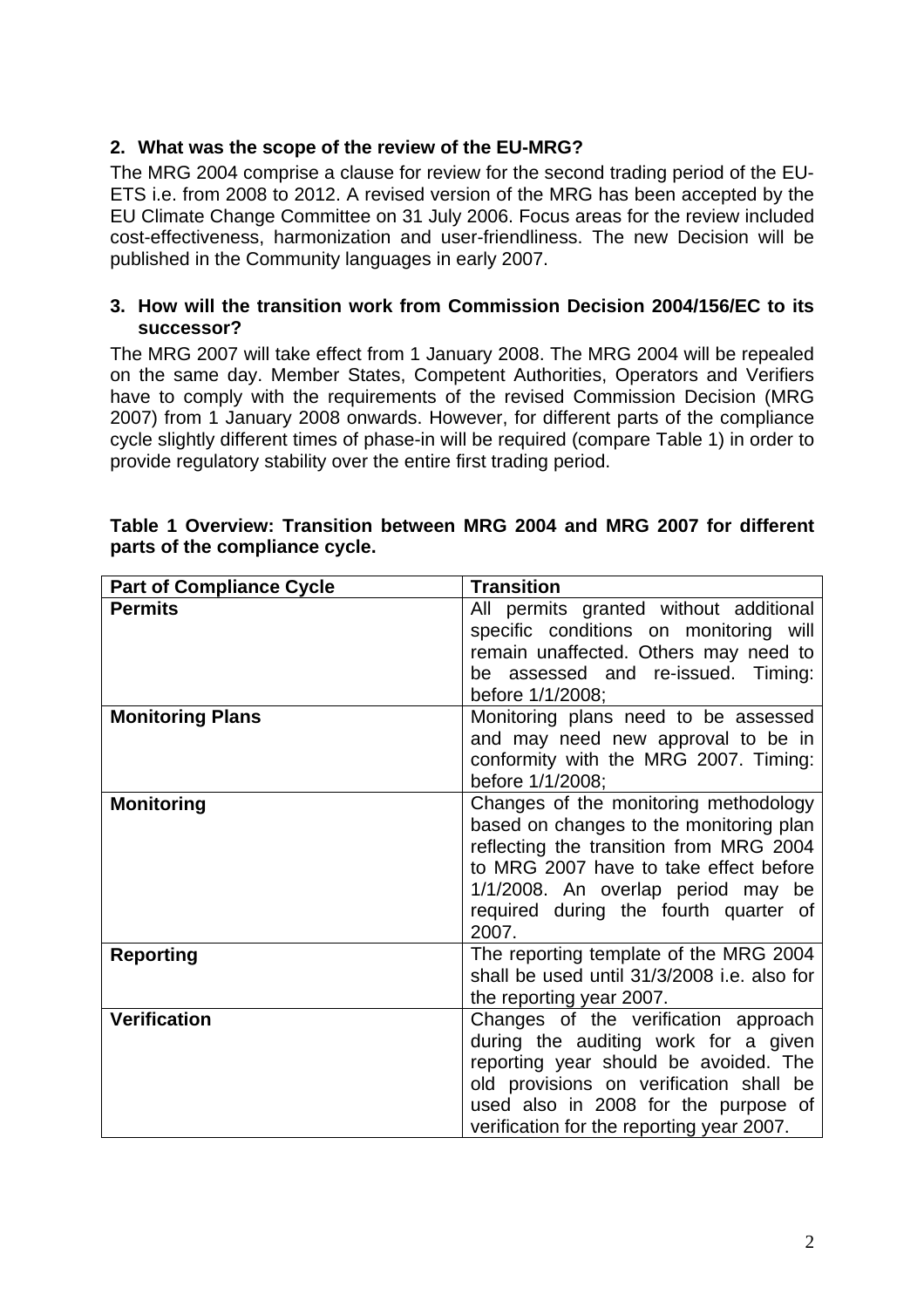# **4. What does the term "source" in the scope of the MRG mean?**

#### **Current situation:**

For the determination of GHG-emissions as laid down in the MRG, "source" refers to fuel and material streams as well as to physical points of emissions.

#### **Changes from 2008 onwards:**

In the MRG 2007 a differentiation is made between "emission source", which refers to the physical point of emissions and "source stream", referring to annual flows of fuels, raw materials or products leading to greenhouse gas emissions.

# **5. What is the purpose and scope of the "monitoring methodology"? Current situation:**

The MRG define "monitoring methodology" as the methodology used for the determination of emissions specifying, how an operator of an installation will carry out the monitoring and reporting of  $CO<sub>2</sub>$ -emissions for that specific installation. This includes amongst other things the fuel and material streams to be monitored, the choice of tiers for all elements of the emission calculation, a description of metering devices (location, technology, uncertainty), a detailed description of emission measurement systems (if applicable) as well as QA/QC procedures for monitoring and reporting, e.g. for the processes of data collection and emission calculation. The approved documentation of the monitoring methodology (referred to as "monitoring plan", but not defined as such in the MRG 2004) is part of or connected to the permit of an installation. Once approved, the installation has to implement and execute the monitoring of its greenhouse gas emissions in accordance to the approved "monitoring methodology". This is checked by the verifier as part of the verification process.

#### **Changes from 2008 onwards:**

The definition of monitoring methodology in section 2 of Annex I of the MRG 2007 has been revised to "the sum of approaches used by an operator to determine the emissions of a given installation". A definition of the monitoring plan as containing the documentation of the monitoring methodology as well as further elements has been added.

Differences between the requirements for the monitoring methodology documented in the monitoring plan in the MRG 2004 and the monitoring plan according to section 4.3 of the MRG 2007 are presented in [Table 2.](#page-2-0)

#### <span id="page-2-0"></span>**Table 2 Comparison of contents of monitoring plans according to MRG 2004 and MRG 2007**

| <b>MRG 2004</b> |                                                                                                                | <b>MRG 2007</b>                                                                                            |  |
|-----------------|----------------------------------------------------------------------------------------------------------------|------------------------------------------------------------------------------------------------------------|--|
|                 | the exact definition of the installation and<br>activities carried out by the installation to be<br>monitored: | (a) the description of the installation and activities<br>carried out by the installation to be monitored; |  |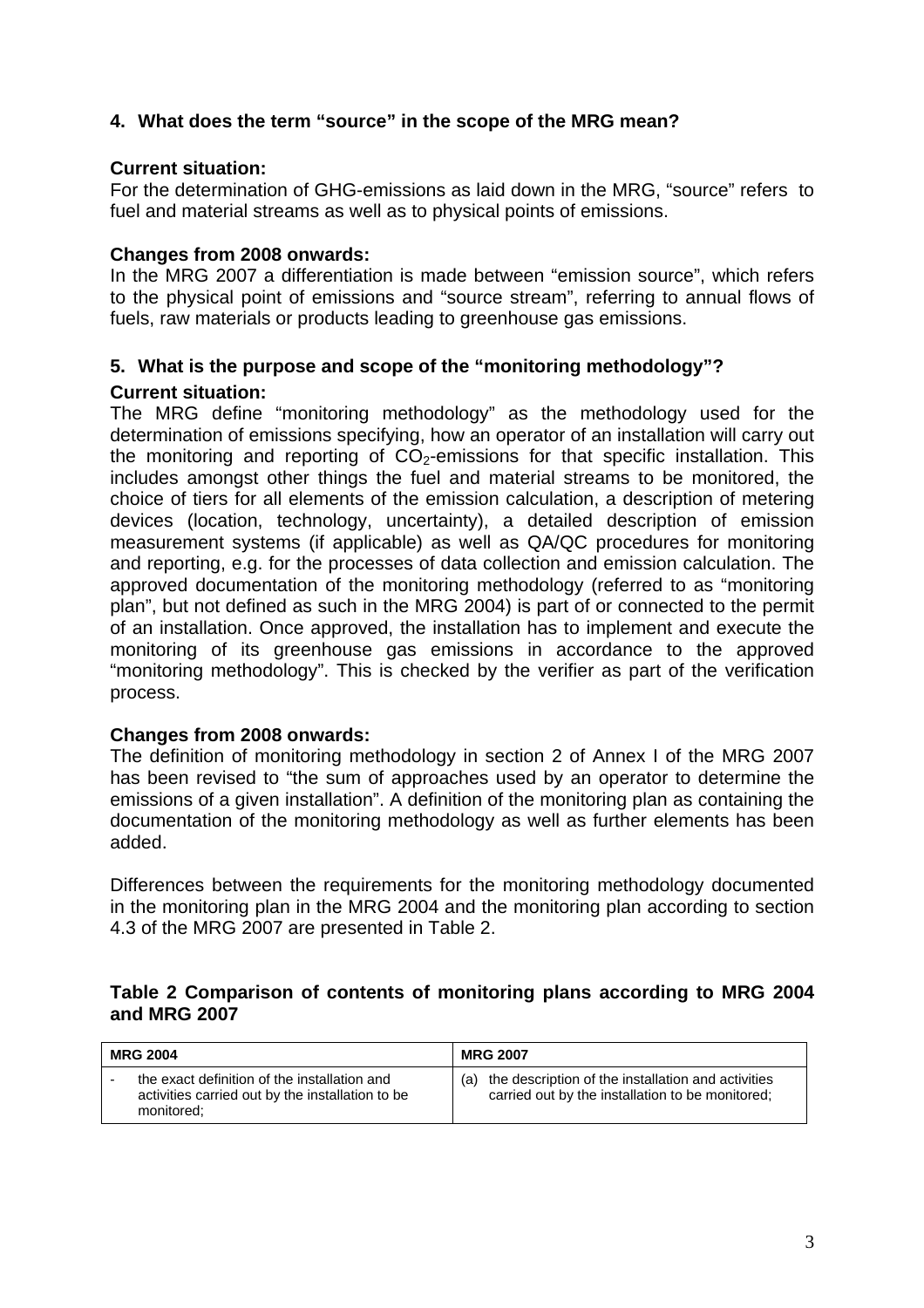| information on responsibilities for monitoring and<br>reporting within the installation;                                                                                                                                                                                         |     | (b) information on responsibilities for monitoring and<br>reporting within the installation;                                                                                                                                                                                                                                                                                                                        |
|----------------------------------------------------------------------------------------------------------------------------------------------------------------------------------------------------------------------------------------------------------------------------------|-----|---------------------------------------------------------------------------------------------------------------------------------------------------------------------------------------------------------------------------------------------------------------------------------------------------------------------------------------------------------------------------------------------------------------------|
|                                                                                                                                                                                                                                                                                  |     |                                                                                                                                                                                                                                                                                                                                                                                                                     |
| a list of sources for each activity carried out<br>within the installation;                                                                                                                                                                                                      | (C) | a list of emissions sources and source streams to<br>be monitored for each activity carried out within                                                                                                                                                                                                                                                                                                              |
| a list of fuel and material streams to be monitored<br>for each activity                                                                                                                                                                                                         |     | the installation;                                                                                                                                                                                                                                                                                                                                                                                                   |
|                                                                                                                                                                                                                                                                                  | (d) | a description of the calculation based<br>methodology or measurement based<br>methodology to be used;                                                                                                                                                                                                                                                                                                               |
| a list of tiers to be applied for activity data,<br>emission factors, oxidation and conversion<br>factors for each of the activities and fuels types /<br>materials:                                                                                                             |     | (e) a list and description of the tiers for activity data,<br>emission factors, oxidation and conversion factors<br>for each of the source streams to be monitored;                                                                                                                                                                                                                                                 |
| a description of the type, specification and exact<br>location of the metering devices to be used for<br>each of the sources and fuels types / materials;                                                                                                                        | (f) | a description of the measurement systems, and<br>the specification and exact location of the<br>measurement instruments to be used for each of<br>the source streams to be monitored;                                                                                                                                                                                                                               |
|                                                                                                                                                                                                                                                                                  |     | (g) evidence demonstrating compliance with the<br>uncertainty thresholds for activity data and other<br>parameters (where applicable) for the applied<br>tiers for each source stream;                                                                                                                                                                                                                              |
| a description of the approach to be used for the<br>sampling of fuel and materials for the<br>determination of net calorific value, carbon<br>content, emission factors, and biomass content<br>for each of the sources and fuel types / materials                               | (h) | if applicable, a description of the approach to be<br>used for the sampling of fuel and materials for the<br>determination of net calorific value, carbon<br>content, emission factors, oxidation and<br>conversion factor and biomass content for each of<br>the source streams:                                                                                                                                   |
| a description of the intended sources or<br>analytical approaches for the determination of the<br>net calorific values, carbon content or biomass<br>fraction for each of the sources and fuels types /<br>materials;                                                            | (i) | a description of the intended sources or analytical<br>approaches for the determination of the net<br>calorific values, carbon content, emission factor,<br>oxidation factor, conversion factor or biomass<br>fraction for each of the source streams;                                                                                                                                                              |
|                                                                                                                                                                                                                                                                                  | (j) | if applicable, a list and description of non-<br>accredited laboratories and relevant analytical<br>procedures including a list of all relevant quality<br>assurance measures e.g. interlaboratory<br>comparisons as described in section 13.5.2;                                                                                                                                                                   |
| a description of continuous emission<br>measurement systems to be used for the<br>monitoring of a source, i.e. the points of<br>measurement, frequency of measurements,<br>equipment used, calibration procedures and data<br>collection and storage procedures (if applicable); |     | (k) if applicable, a description of continuous emission<br>measurement systems to be used for the<br>monitoring of an emission source, i.e. the points<br>of measurement, frequency of measurements,<br>equipment used, calibration procedures, data<br>collection and storage procedures and the<br>approach for corroborating calculation and the<br>reporting of activity data, emission factors and<br>alike. ; |
|                                                                                                                                                                                                                                                                                  | (1) | if applicable, where the so-called "fall-back<br>approach" (section 5.3) is applied: a<br>comprehensive description of the approach and<br>the uncertainty analysis, if not already covered by<br>items a) to k) of this list;                                                                                                                                                                                      |
| a description of the quality assurance and quality<br>control procedures for data management;                                                                                                                                                                                    |     | (m) a description of the procedures for data<br>acquisition and handling activities and control<br>activities as well as a description of the activities<br>(see section 10.1-3);                                                                                                                                                                                                                                   |
| where applicable, information on relevant links<br>with activities undertaken under the Community<br>eco-management and audit scheme (EMAS).                                                                                                                                     | (n) | where applicable, information on relevant links<br>with activities undertaken under the Community<br>eco-management and audit scheme (EMAS) and<br>other environmental management systems (e.g.<br>ISO 14001:2004), in particular on procedures and                                                                                                                                                                 |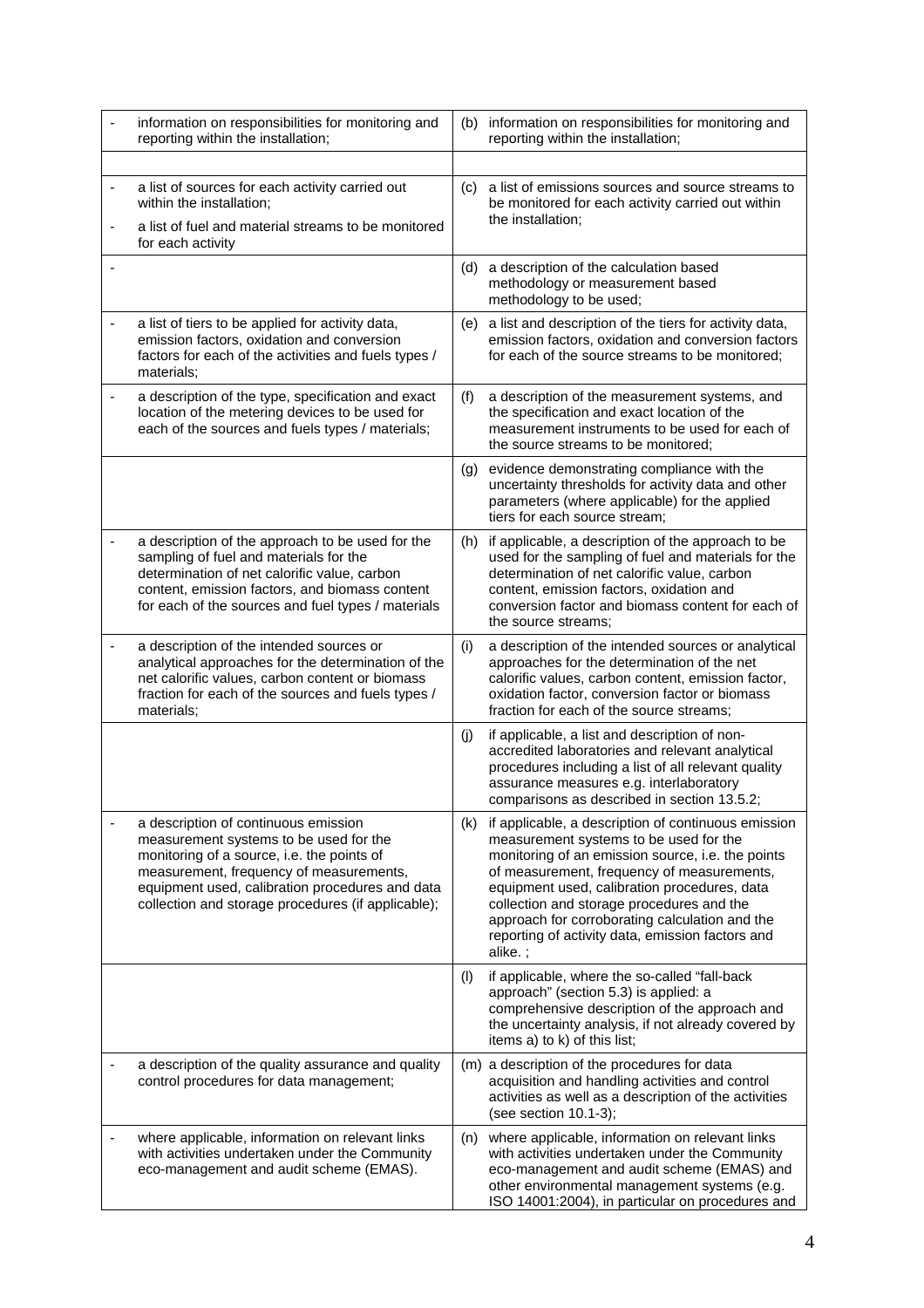# **6. May an operator change the monitoring methodology?**

#### **Current situation:**

Yes, if the accuracy of the methodology is improved and the competent authority has approved the change. Details on the conditions of changes of methodologies can be found e.g. in sections 4.2 and 4.2.2.1.4 of Annex I of the MRG 2004. Substantial changes to the monitoring methodology as part of the monitoring plan shall be subject to the approval of the competent authority if it concerns a change of the categorisation of the installation, a change between calculation or measurement, or an increase of the uncertainty. It is in line with the requirements of sections 4.2 and 4.2.2.1.4 of Annex I of the MRG 2004, if changes improving the accuracy of the monitoring methodology without effect on the choice of tier levels are notified to the competent authority rather than submitted for approval.

It is recommended that Member States take a cautious approach in approving significant changes to monitoring methodologies in order to maintain consistency between emission reports from one year to the other.

# **Changes from 2008 onwards:**

Respective provisions for changes of the monitoring plan and/or methodology can be found in section 4.3 and 5.2. of Annex I of MRG 2007:

The monitoring methodology has to be changed if this improves the accuracy of the reported data, unless this is technically not feasible or would lead to unreasonably high costs.

The operator has to propose changes to the tiers applied when:

- accessible data has changed, allowing for higher accuracy in the determination of emissions;
- previously non-existent emission has started;
- the range of fuels or relevant raw materials has substantially changed;
- errors were detected in data resulting from the monitoring methodology;
- the competent authority has requested a change.

The competent authority has to check and approve the monitoring plan again after any substantial changes to the monitoring methodology applied to an installation, if it concerns:

- a change of the categorisation of the installation as laid down in table 1,
- a change between the calculation based or the measurement based methodology used to determine emissions,
- an increase of the uncertainty of the activity data or other parameters (where applicable) which implies a different tier level.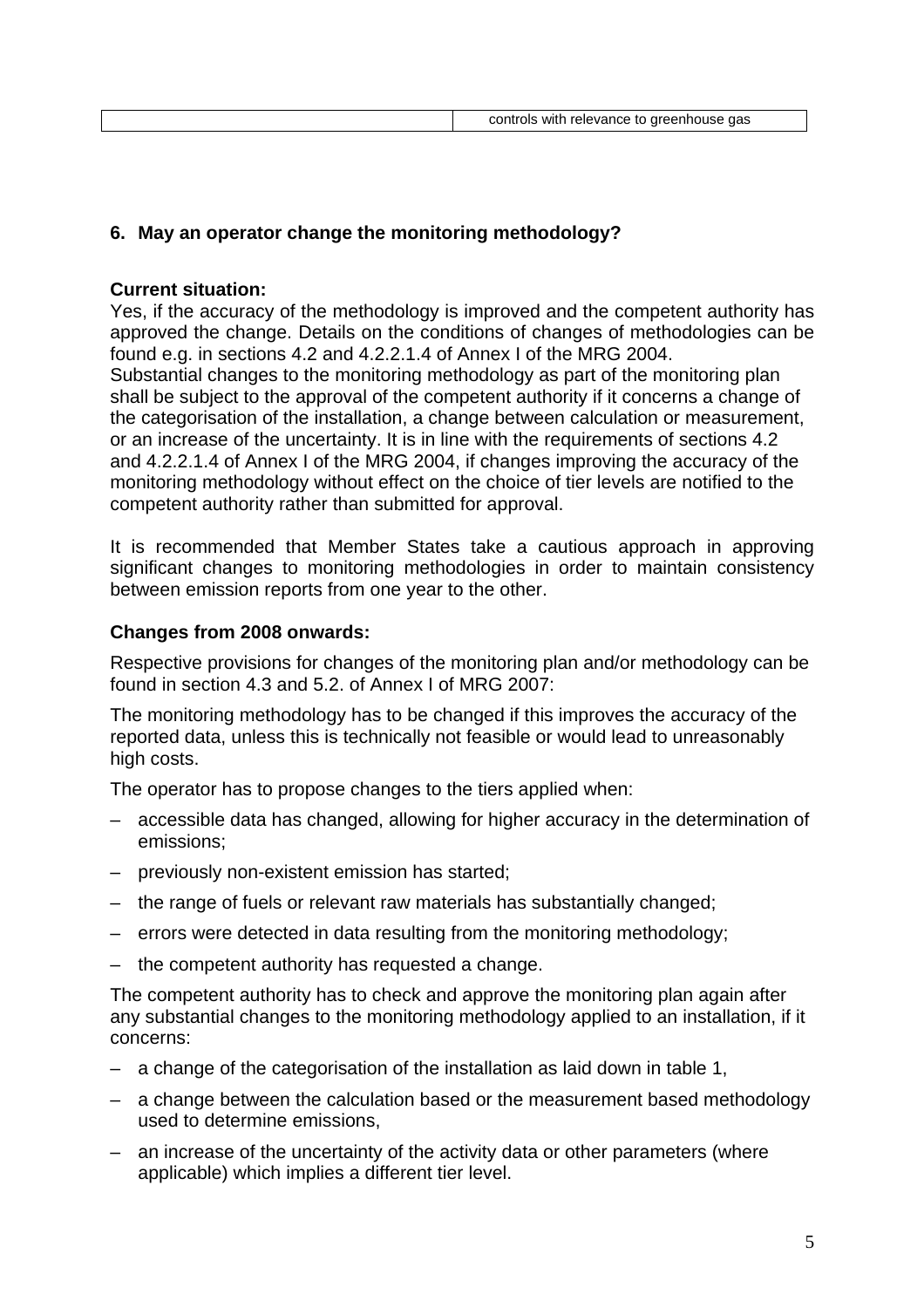### **7. Are there differences in how Member States approach monitoring in the permitting process?**

#### **Current situation:**

Most Member States have decided to have the installation-specific "monitoring methodology" agreed by the competent authority as part of the permitting procedure for each installation. Other Member States use "general binding rules" in order to specify the monitoring and reporting obligations for the definition of the monitoring methodology by an operator for his installation. Such "general binding rules" must be anchored in the permit and the combination of the permit and the general binding rules must either constitute or mandate the preparation of the monitoring plan containing the elements specified in section 4.2 of Annex I of the MRG 2004.

#### **Changes from 2008 onwards:**

The principle options remain unchanged. However, it is strongly recommended that for each installation an approved monitoring plan exists at the start of the new trading period comprising all elements of section 4.3 of Annex I of MRG 2007.

#### **II. The tier system**

#### **8. How does the "tier system" work?**

#### **Current situation:**

The tier system (section 4.2.2.1.4 of Annex I of MRG 2004) provides a set of building blocks to determine the appropriate monitoring methodology for each installation. The tier system defines a hierarchy of different ambition levels for activity data, emission factors and oxidation or conversion factors. The higher the number of the tier chosen, the higher the level of accuracy or the more site-specific the monitoring system becomes. The operator must, in principle, apply the highest tier level, unless he can demonstrate to the competent authority that this is technically not feasible or would lead to unreasonably high costs.

#### **Changes from 2008 onwards:**

The requirement to apply the highest tiers is reinforced in the MRG 2007 in section 5.2 of Annex I for all major source streams of installations with emissions of more than 50 ktonnes of fossil  $CO<sub>2</sub>$  per year (i.e. category B and C installations). Subject to approval by the competent authority these installations may apply a next lower tier if the highest tier is technically not feasible or would lead to unreasonable costs down to the tier thresholds of Table 1 (see answer to question on Table 1 for further details).

#### **9. What is the objective of the "tier system"?**

The tier system forms the backbone of greenhouse gas emissions monitoring of installations covered under the EU ETS. It balances the need for flexibility to accommodate different sectors and technologies with the need for a level playing field for operators across the EU. It furthermore provides a transparent way to improve the quality of the monitoring system over time to reach the required tier level.

#### **10. What is the purpose of Table 1 of Annex I of the MRG?**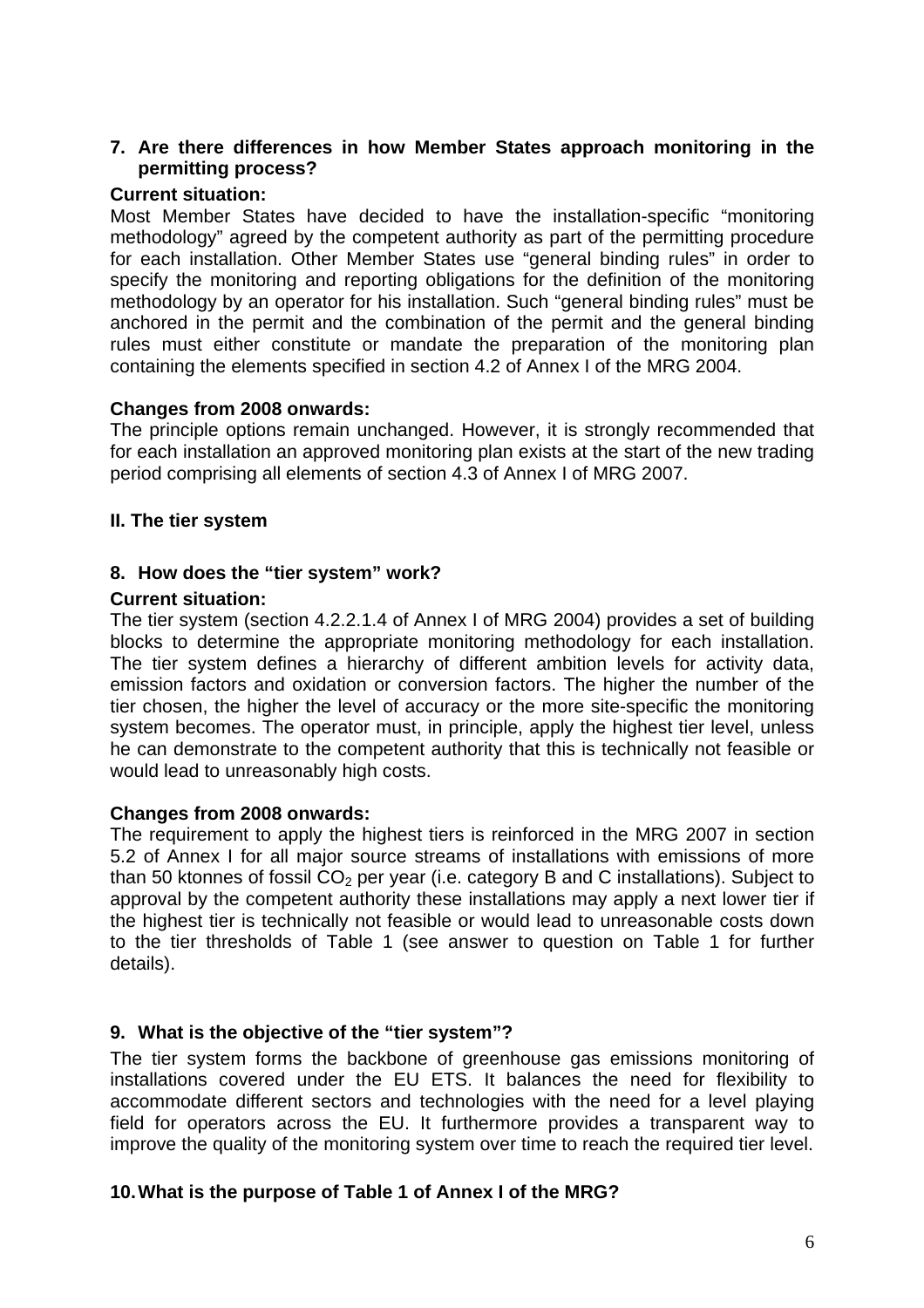# **Current situation:**

By means of Table 1 of Annex I the MRG 2004 provide temporary support to competent authorities and operators to find appropriate tier levels balancing costs against gains in overall accuracy and robustness of results. The MRG 2004 require "that during the period 2005-2007, Member States should apply as a minimum the tiers as set out in table 1 below, unless this is technically not feasible." The word "should" (used here instead of "shall") implied the theoretical possibility to accept tier levels below the prescribed levels set out in Table 1. The excessive use of this option has led to a large diversity of applied tier levels for comparable installations in and across Member States. It is recommended that Member States accept deviations below the requirements of Table 1 only in exceptional situations.

# **Changes from 2008 onwards:**

As a consequence, a modified Table 1 in Annex I has become part of the MRG 2007 without any time restriction. Its role to facilitate the implementation of common standards across the EU has been strengthened. Except for small emitters (i.e. installations with average verified reported emissions of less than 25,000 tonnes of  $CO<sub>2</sub>$  per year during the previous trading period) it is now required "that Member States shall ensure that operators apply for all major source streams, as a minimum the tiers as set out in table 1 below, unless this is technically not feasible." It is important to note that the approval of tier levels below the thresholds given in Table 1 based solely on "unreasonable costs" is thus not acceptable for major source streams (also see question on "technically feasible").

# **11. What if an operator cannot meet the lowest tier requirements?**

# **Current situation:**

Derogation from the requirement to meet the lowest tier is acceptable only in the case of "de minimis" sources, for which an operator might estimate emissions using a no-tier approach (e.g. an output based approach for the determination of combustion emissions). "De minimis" sources are a combination of sources that emit 0.5 ktonnes or less per year or that contribute less than 1 % of total annual emissions of an installation.

# **Changes from 2008 onwards:**

In cases where it is not technically feasible or would lead to unreasonable costs for the operator of an installation to reach even Tier 1 for at least one of the (non-deminimis) source streams, a fall-back approach can be applied: the operator is allowed to use a fully customized monitoring approach, but has to prove to the competent authority that by applying such an approach the overall specific uncertainty thresholds for the installation category (A, B or C) as laid down in the MRG are met.

The thresholds for de-minimis source streams have been doubled: "De-minimis source streams" means a group of minor source streams selected by the operator and jointly emitting 1 ktonnes of fossil  $CO<sub>2</sub>$  or less per year or that contribute less than 2% (up to a total maximum contribution of 20 ktonnes of fossil  $CO<sub>2</sub>$  per year) of total annual emissions of fossil  $CO<sub>2</sub>$  of that installation before subtraction of transferred  $CO<sub>2</sub>$ , whichever is the highest in terms of absolute emissions.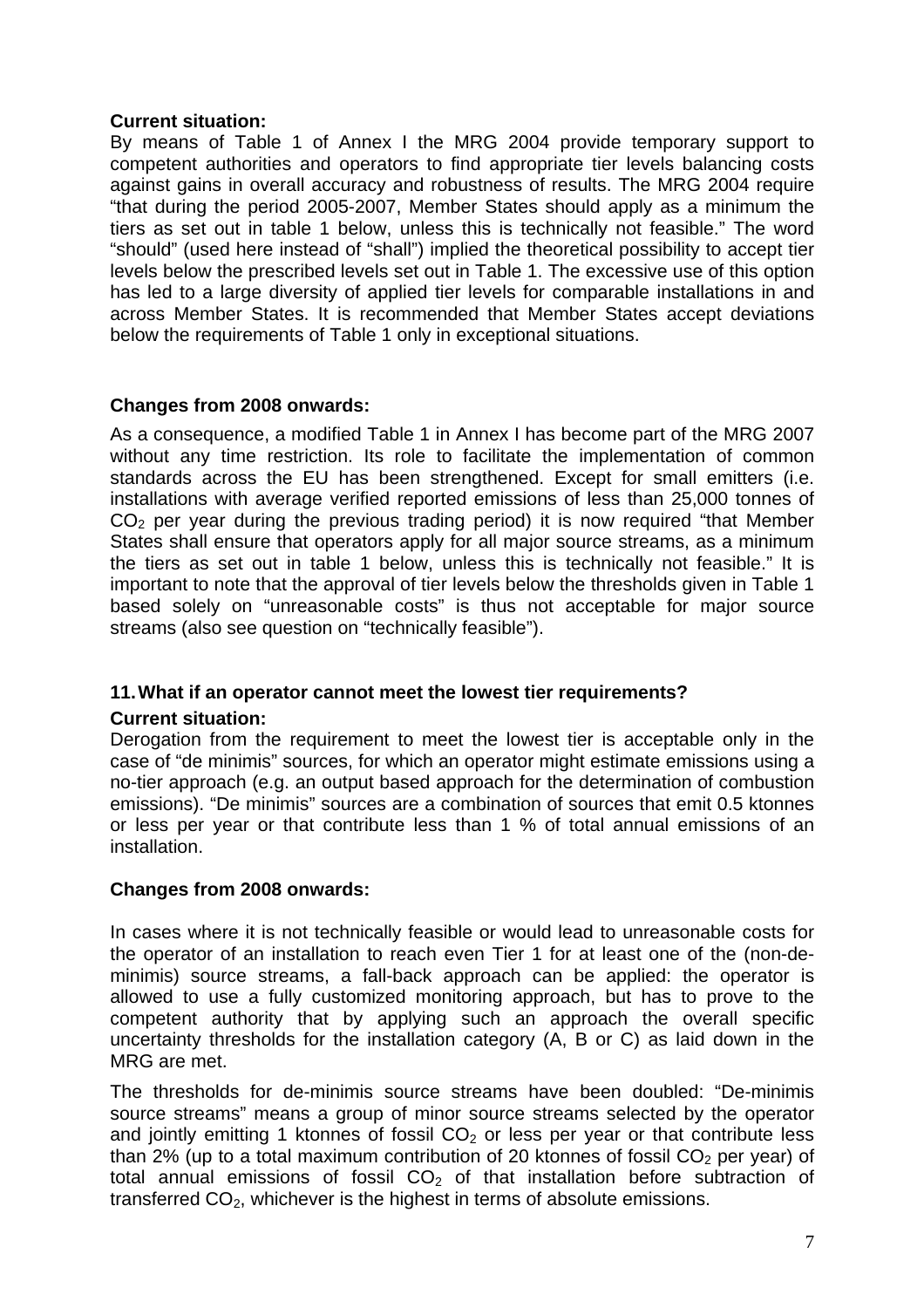Derogations from the tier requirements have also been provided for source streams of pure biomass (also see questions on "pure" and "monitoring of biomass").

No specific provisions exist for entire installations falling below the threshold of 1 ktonnes in addition to those for small emitters set out in section 16 of Annex I of the MRG.

# **12. How can the "fall-back approach" be used starting from 2008?**

If the application of at least tier 1 for one or more source streams (excluding deminimis source streams) is technically not feasible or would lead to unreasonable costs a fall-back approach can be applied (Section 5.3 of Annex I of MRG 2007). Using this approach the operator may use a fully customized monitoring approach, but has to prove to the competent authority that by applying such an approach, overall specific uncertainty thresholds are met.

The approval of the use of the fall-back approach requires a detailed description of the monitoring methodology for the entire installation and a full uncertainty calculation for the annual level of emissions for each relevant greenhouse gas. Data from the previous year are to be used for this analysis and to be updated annually.

# **13. How is the principle of cost-effectiveness implemented?**

# **Current situation:**

The principle of cost-effectiveness aims to balance resources expended for a measure with the respective benefits achieved through this measure. The MRG 2004 in section 4.2.2.1.4 of Annex I accordingly have different requirements for the monitoring of major and minor sources. Table 1 in Annex I of MRG 2004, intended to apply only for 2005-2007, sets minimum requirements for cost-effective monitoring for different activities, sizes of installations and fuel types that Member States should apply in permitting the installations. Minor sources, being sources which jointly emit 2.5 ktonnes or less per year or that contribute 5 % or less to an installation's annual emissions can be monitored using lower tiers. The same applies to pure biomass. Minor sources which jointly emit 0.5 ktonnes or less per year or that contribute less than 1 % of total annual emissions of an installation can be monitored using a no-tier estimation method.

#### **Changes from 2008 onwards:**

In the MRG 2007, the objective of cost-effectiveness has been further developed, for example through additional differentiation between installation sizes, fuel types, etc.

The following changes will apply:

- Definitions of "unreasonable costs" and "technically feasible" have been added, which will help to minimise the need for negotiations between operators and competent authorities.
- Table 1 now only applies to emissions from fossil fuels. Non-tier approaches may be used for the monitoring of pure biomass streams
- Category A installations (installations with emissions less than or equal to 50 ktonnes  $CO<sub>2</sub>$  per year) have to meet the tier requirements of Table 1, and of the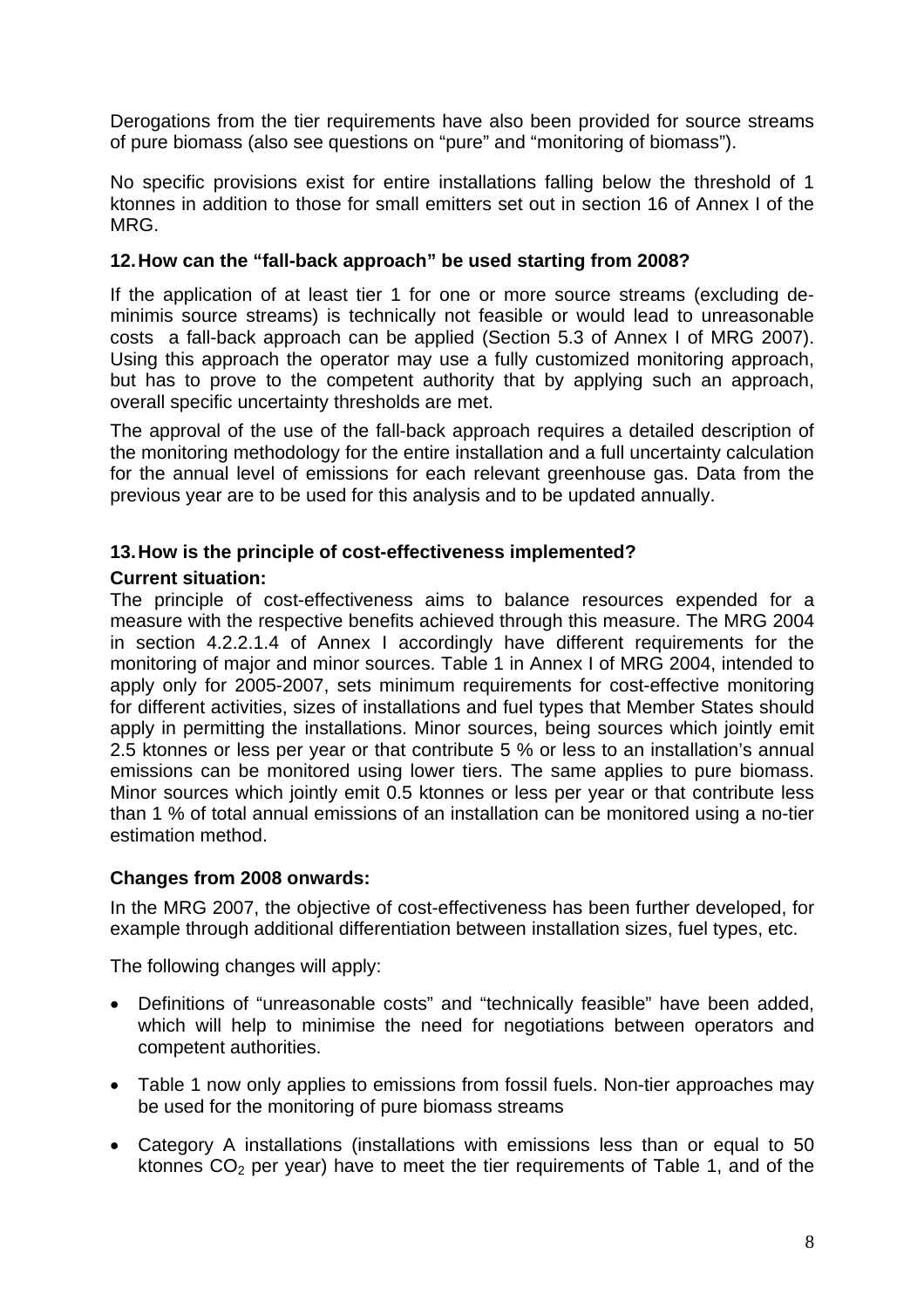respective Tier 1 if qualifying as an installation with low emissions (i.e. less than 25 ktonnes fossil  $CO<sub>2</sub>$  per year) according to section 16 of Annex I.

- Regarding the combustion of commercial standard fuels (among others gas oil, light fuel oil, gasoline, lamp oil, kerosene, ethane, propane and butane) Table 1 of Annex I foresees tier 2 for all installation categories both for the net calorific value and the emission factor
- In cases where it is technically not feasible or would lead to unreasonable costs for the operator of an installation to reach Tier 1 for one or more of the non deminimis source streams, a fall-back approach can be applied: the operator is allowed to use a fully customized monitoring approach, but has to prove to the competent authority that by applying such approach overall specific uncertainty requirements are met.
- The thresholds for minor source streams and de-minimis source streams have been increased but also been capped: Minor source streams" are the source streams selected by the operator to jointly emit 5 ktonnes of fossil  $CO<sub>2</sub>$  or less per year or to contribute less than 10% (up to a total maximum contribution of 100 ktonnes of fossil  $CO<sub>2</sub>$  per year), to the total annual emissions of fossil  $CO<sub>2</sub>$  of an installation before subtraction of transferred  $CO<sub>2</sub>$ , whichever is the highest in terms of absolute emissions. "De-minimis source streams" means a group of minor source streams selected by the operator and jointly emitting 1 ktonne of fossil  $CO<sub>2</sub>$  or less per year or that contribute less than 2% (up to a total maximum contribution of 20 ktonnes of fossil  $CO<sub>2</sub>$  per year) of total annual emissions of fossil  $CO<sub>2</sub>$  of that installation before subtraction of transferred  $CO<sub>2</sub>$ , whichever is the highest in terms of absolute emissions; "
- Installations emitting less than 25 ktonnes  $CO<sub>2</sub>$  per year are granted reduced requirements, e.g. general use of lower tiers, simplified monitoring plans, simpler requirements regarding the use of laboratories accredited against EN ISO 17025, etc.

# **14. How is technically feasible defined?**

# **Current situation:**

The MRG 2004 neither provide a definition of "technically feasible" nor of "technically not feasible".

A definition of "technically feasible" is included in the MRG 2007. It is recommended that Member States start to use it already in 2007 to simplify the choice of tiers for installations.

# **Changes from 2008 onwards:**

According to section 2 of Annex I of the MRG (2007) "technically feasible" means that "technical resources capable of meeting the needs of a proposed system can be acquired by the operator in the required time." The term "can" in this context refers to availability of the technical resources as well as to the economic ability of the operator to acquire them, taking into account a typical budget for improved process control, automation and process retrofit.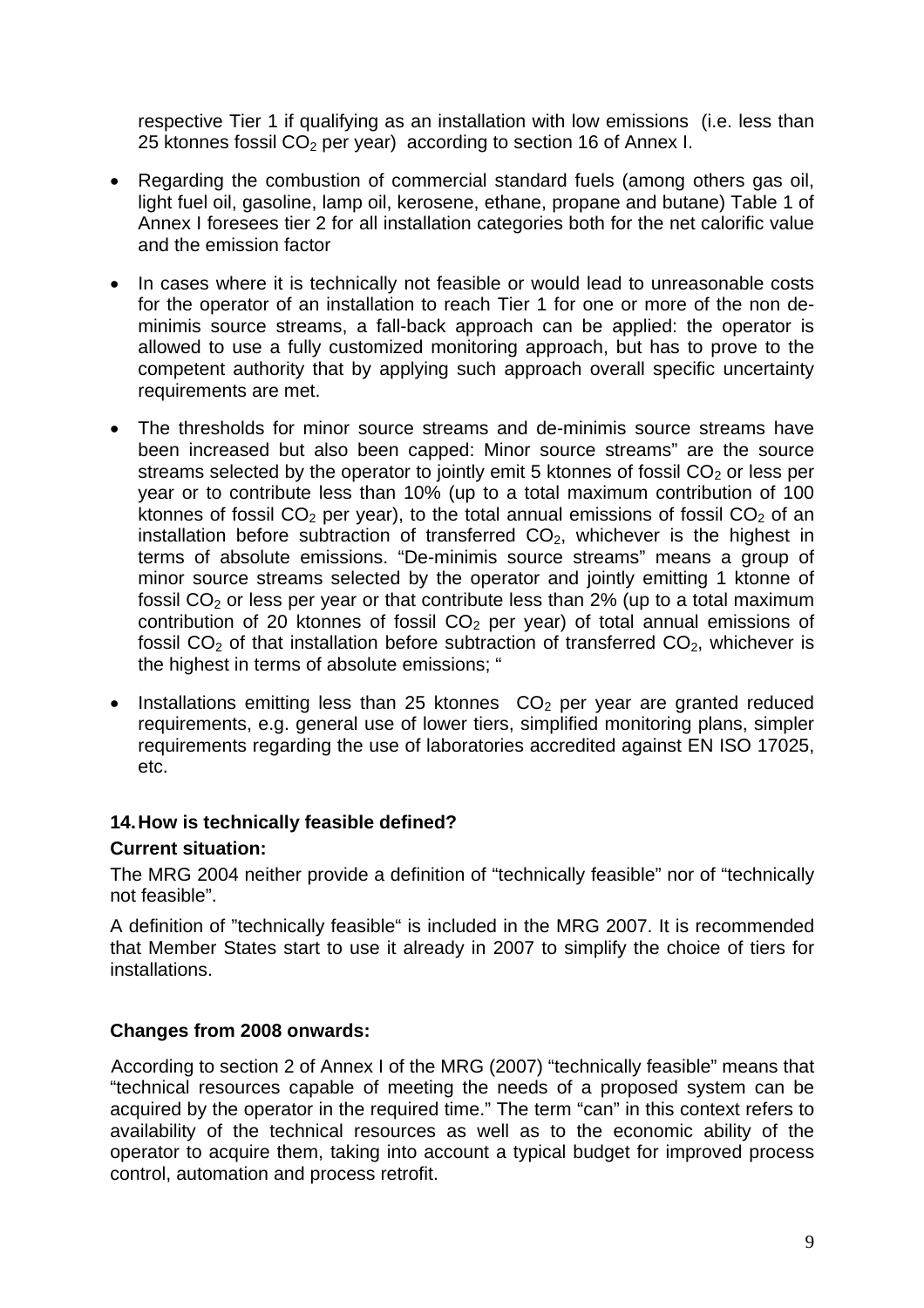# **15. Can thresholds of "unreasonable costs" be calculated?**

# **Current situation:**

The MRG 2004 do not provide a definition of unreasonable costs and thus do not allow for a calculation of a discrete threshold.

A definition of "unreasonable costs" is included in the MRG 2007. It is recommended that Member States start to use these more detailed provisions already in 2007 to simplify the choice of tiers for installations.

# **Changes from 2008 onwards:**

In the MRG 2007 the following definition of "unreasonable costs" has been added: "In respect to the choice of tier levels the benefit may correspond to the value of the allowances corresponding to an improvement of the level of accuracy. For measures increasing the quality of reported emissions but not having a direct impact on accuracy, the benefit may correspond to a fraction exceeding an indicative threshold of 1% of the average value of the allowances allocated to the installation for the previous trading period. For installations without this history, data from representative installations carrying out the same or comparable activities can be used as reference and scaled according to their capacity."

This definition addresses the cost-benefit relation of a measure. The costs are incurred by the individual operator while benefits are harvested by all market participants. The definition is indicative as it is not clear how individual costs and societal benefits are to be balanced for each specific case. Therefore the ultimate responsibility for this decision rests with the competent authority.

There are no agreed rules on how to calculate costs. Because of the indicative nature of these calculations it is recommended to keep the approach simple and divide investment costs over the full length of a trading period (i.e. 5 years) with an interest rate of zero.

The following three examples for an analysis regarding the level of unreasonable costs may provide guidance for the application of the approach.

# **Example I:**

- Plant with emissions of 1.5 Million tonnes of  $CO<sub>2</sub>$  p. yr. from Coal
- Status quo: Use of tier 2 emission factor and tier 3 with non-accredited labs for NCV
- Request: Use tier 3 for emission factor and NCV
- Assumption: Costs for analyses of emission factor and NCV by accredited laboratory would costs 365 x 60  $\epsilon$  = 21,900  $\epsilon$

Is this cost unreasonable?

Analysis:

- No direct impact on uncertainty from use of accredited labs for daily mixed samples
- MRG Value of 1% corresponds to 15,000 tonnes of  $CO<sub>2</sub>$  p. yr.
- Current average value:  $15 \text{ } \in$  per tonne
- Equivalent value:  $225,000 \in per$  year

#### Result:

 $\Rightarrow$  Additional running costs are reasonable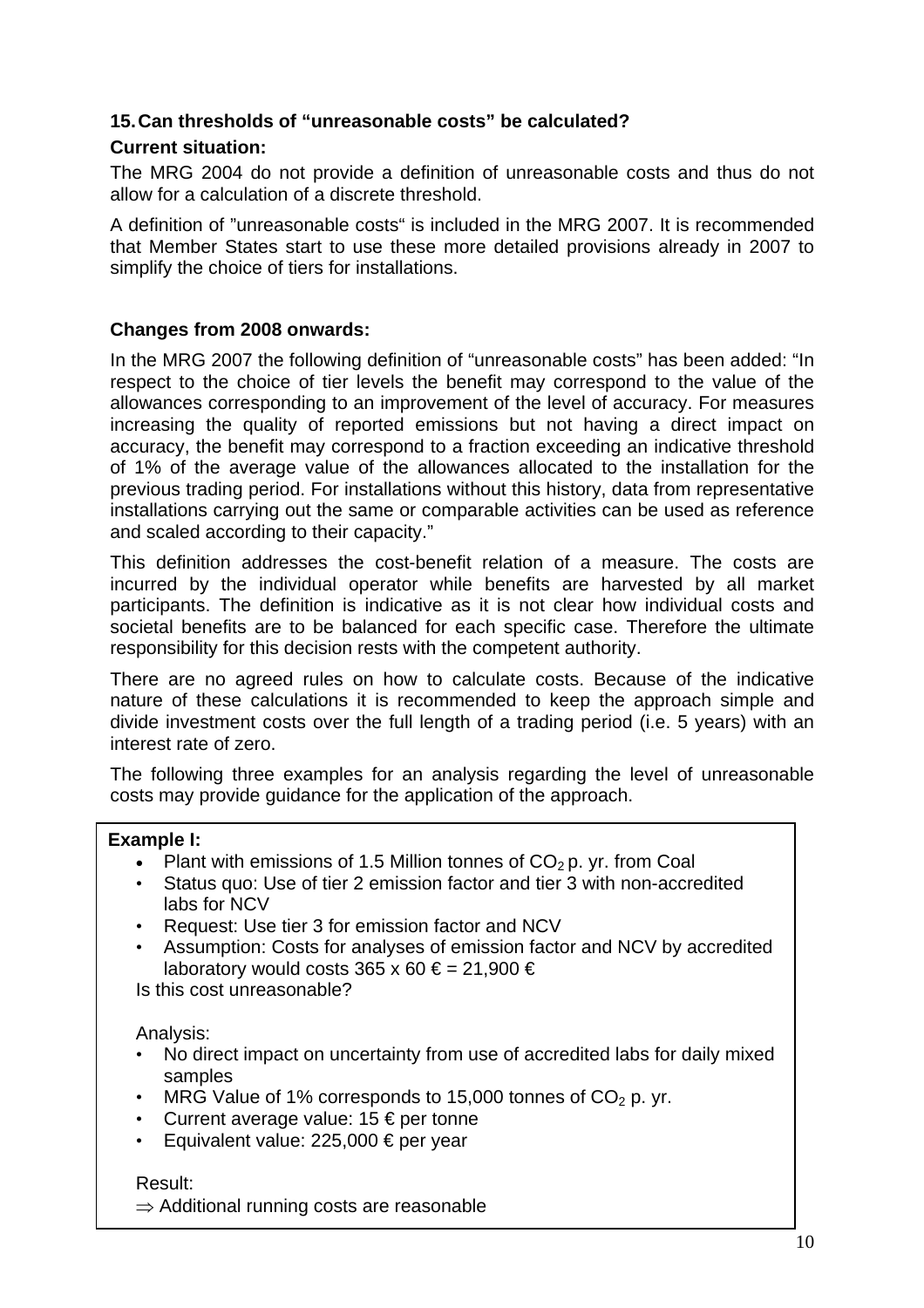### **Example II:**

- Ceramics Plant with a source stream of clay leading to 1,200 tonnes of  $CO<sub>2</sub>$  p. yr. of emissions
- Status quo: Use of tier 1 factors from Annex X of MRG 2007
- Request: Move to tier 3
- Assumption: Costs for analyses of emission factor for mixed quarterly clay samples would be 4 x 150  $\epsilon$  = 600  $\epsilon$

Is this cost unreasonable?

#### Analysis

- Direct impact on uncertainty from use of higher tier
- A reduction of the uncertainty of the emission factor from 35% to 5% equals 360 tonnes of  $CO<sub>2</sub>$  p. yr.
- Current average value:  $15 \text{ } \in \text{per}$  tonne
- Equivalent value:  $5,400 \in per$  year

#### Result

 $\Rightarrow$  Additional running costs are reasonable

#### **Example III:**

- Plant with emissions of 40 ktonnes of  $CO<sub>2</sub>$  p. yr. from a source stream of liquid production wastes
- Status quo: Use of tier 2 for mass flow of the relevant source stream
- Request: Move to tier 3
- Assumption: Costs for purchase and installation of radar level measurement system for a storage tank for 100,000  $\epsilon$ , which are divided over the 5 years of the trading period: 20,000 € per year

Is this cost unreasonable?

#### Analysis

- Direct impact on uncertainty from use of higher tier
- Reduced uncertainty of annual amount of consumed liquid waste used from 5% to 2.5 % corresponds to 1 ktonne of  $CO<sub>2</sub>$  p. yr.
- Current average value:  $15 \text{ } \in$  per tonne of CO<sub>2</sub>
- Equivalent value:  $15,000 \in per$  year

#### Result

⇒ Investment costs are unreasonable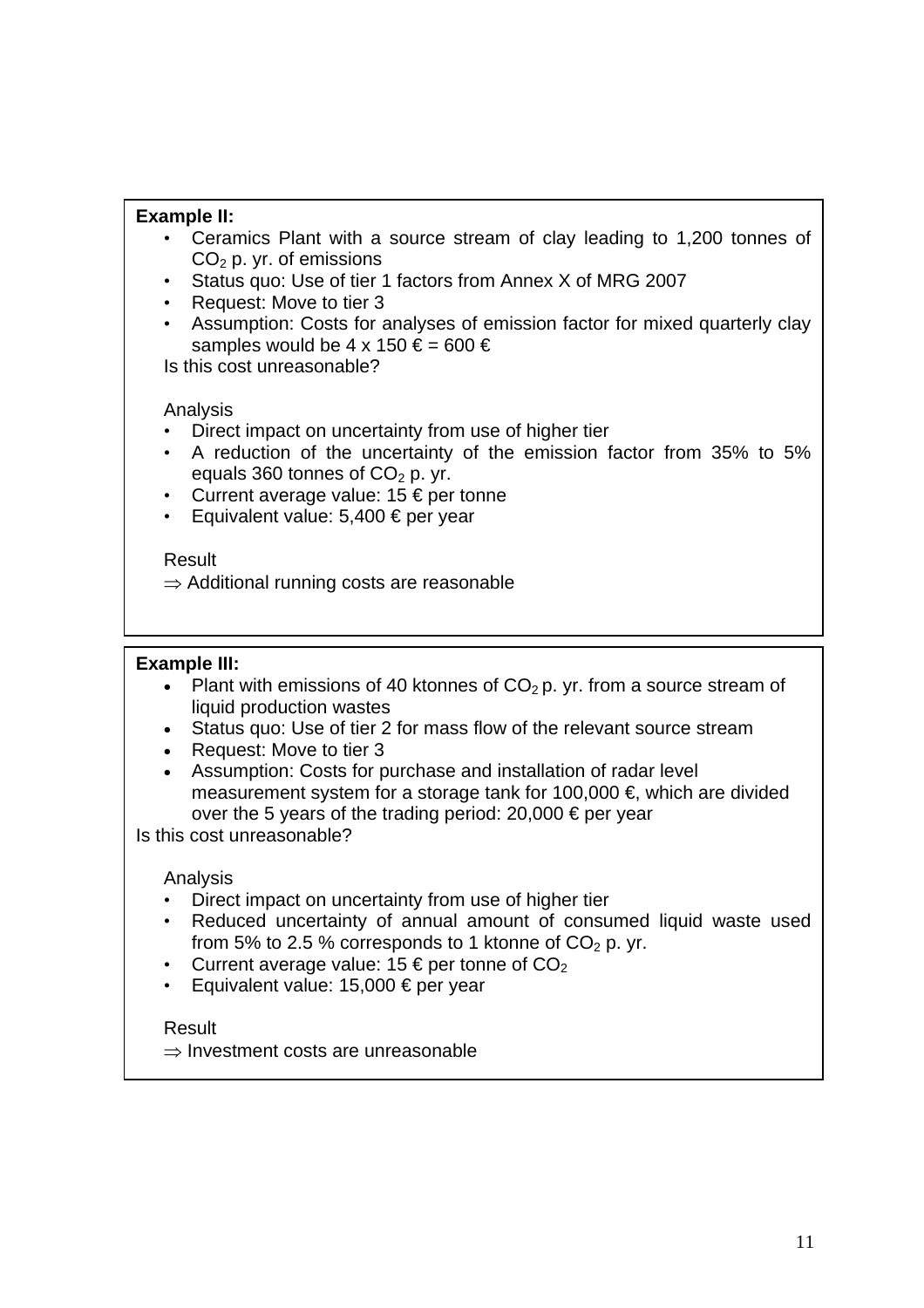#### **16. Into which size class does an installation fall in which pure biomass is used or in which several activities are carried out?**

#### **Current situation:**

The size thresholds "A" (less than/equal 50 ktonnes  $CO<sub>2</sub>$  per year), "B" (greater 50 and less than/equal 500 ktonnes  $CO<sub>2</sub>$  per year) and "C" (above 500 ktonnes  $CO<sub>2</sub>$  per year) in section 4.2.2.1.4 and Table 1 of Annex I of the MRG refer to the total annual greenhouse gas emissions of the installation including  $CO<sub>2</sub>$  from biomass and  $CO<sub>2</sub>$ subsequently to be transferred out of an installation. The emissions refer to total  $CO<sub>2</sub>$ i.e. the reported amount of fossil  $CO<sub>2</sub>$  plus biogenic  $CO<sub>2</sub>$  for which respective activity data are reported as memo item. The size classification and tier requirements apply to all the activities carried at that installation.

#### **Changes from 2008 onwards:**

In the MRG 2007 the emission thresholds of the installation categories solely apply to all (potential) emissions from fossil fuels before subtraction of transferred  $CO<sub>2</sub>$ . Emissions from biomass are not taken into consideration for the determination of the installation category.

#### **17. Are car tyres biomass?**

#### **Current situation:**

No. Like other mixed fuels such as domestic waste, car tyres commonly contain varying contents of biomass which have to be established according to the provisions of section 10.4 of Annex I.

#### **Changes from 2008 onwards:**

The MRG 2007 in Table 4 of section 11 of Annex I provide a tier 1 emission factor which does not consider the potential biomass content of tyres. Section 13.4 of Annex I provides the detailed requirements for the determination of the biomass fraction of tyres.

#### **18. What if the lab doing fuel analyses is not accredited against EN ISO 17025? Current situation:**

Without analyses made by an accredited lab, the monitoring methodology does not meet the full set of criteria given in section 10 of Annex I. A number of Member States have granted transition requirements to companies in the first year of the reporting period 2005-2007 or even the full reporting period in order to allow for higher cost-effectiveness by giving companies more time to adapt to the requirements of using an EN ISO 17025:2000 accredited laboratory. This has been done e.g. by allowing use of non-accredited laboratories if these were in the process of getting an accreditation. The MRG 2007 provide detailed provisions and conditions for the use of non-accredited laboratories and online gas-analysers and gaschromatographs. Member States are encouraged to consider the requirements of the MRG 2007 in the design and development of their phase-in and transition approaches.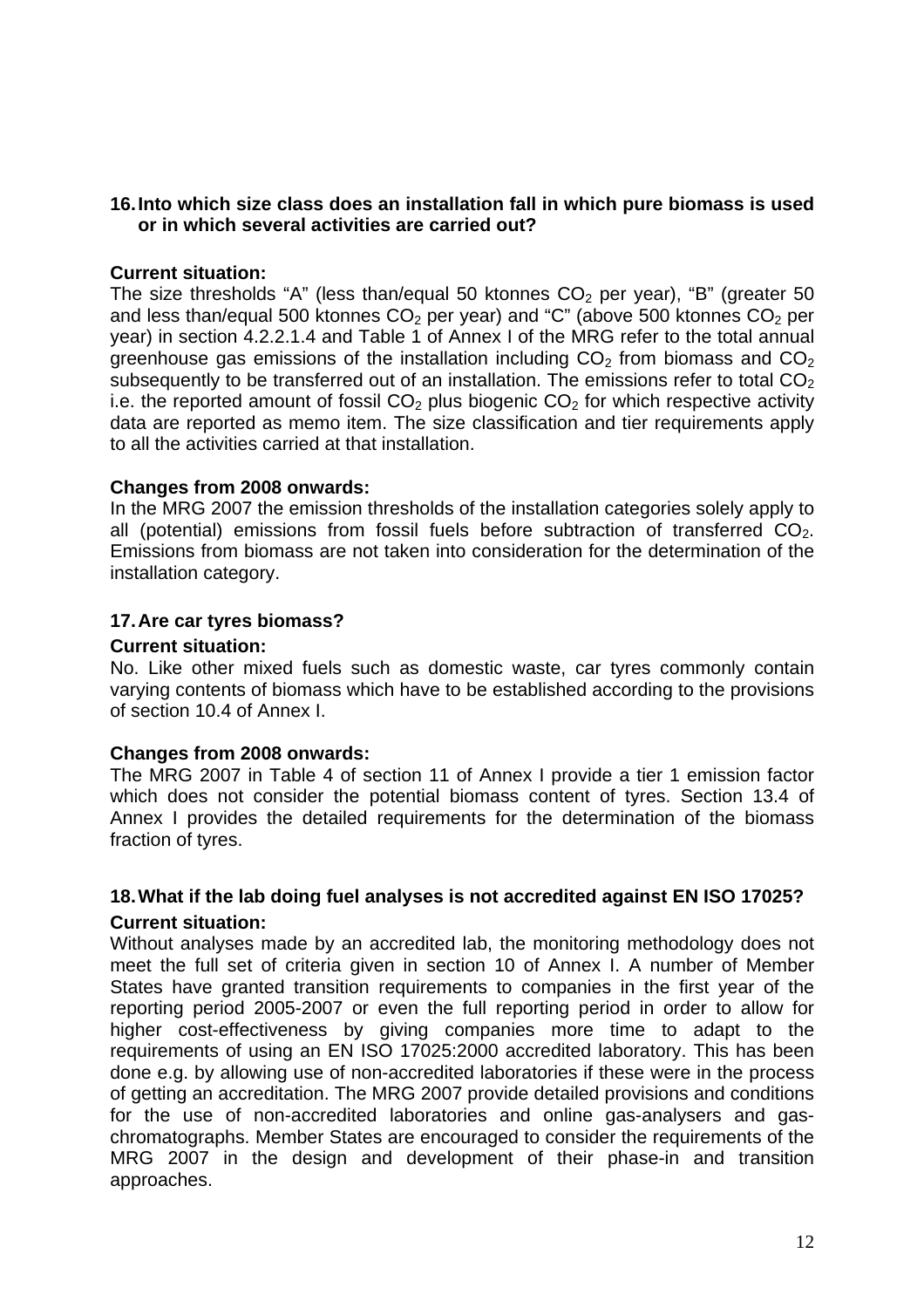### **Changes from 2008 onwards:**

Preference is for the use of laboratories accredited according to EN ISO 17025:2005. If the operator can demonstrate to the competent authority that the laboratory meets equivalent requirements to those laid out in EN ISO 17025:2005, the requirement to use such a laboratory can be waived. In that case, the operator is required to provide evidence that laboratory is technically competent and able to generate technically valid results using the relevant analytical procedures. Equivalence in respect to quality management can be demonstrated by an accredited certification of the laboratory against EN ISO 9001:2000.

The use of analyses from non-accredited laboratory also requires that the relevant analytical methods carried out in this laboratory have been validated by a laboratory accredited according to EN ISO 17025:2005. Once a year an inter-comparison of the results of analytical methods is to be carried out by a laboratory accredited according to EN ISO 17025:2005. The specific validation measures and the inter-comparison procedure are described in section 13.5 of MRG 2007. Provisions exist in the MRG 2007 on how to address differences between the results obtained in accredited and those in non-accredited laboratories.

### **19. Are the activity specific methodologies compatible with the accepted industry approaches?**

Yes. Where available in 2003, core methodologies were taken from accepted industry protocols such as the GHG Protocols of WBCSD/WRI or the API Compendium for refineries. Because of the inherent differences between voluntary and mandatory monitoring schemes, a number of modifications were necessary.

#### **20. Where do tier 1 factors in the MRG come from?**

#### **Current situation:**

The factors for tier level 1 of the MRG are for the most part taken from the IPCC 1996 Guidelines and the 2000 IPCC Good Practice Guidance.

#### **Changes from 2008 onwards:**

In the revised MRG, factors for tier 1 with few exceptions originate from the 2006 IPCC Guidelines. The list of factors in Table 4 of section 11 of Annex I has been updated and amended by additional fuel types. The table also comprises tier 1 values for net calorific value. Member States are encouraged to consider additional information from this table starting in 2007.

#### **21. Where does an operator find national factors? What if these are not available from the national inventory?**

If the Member State has not published such lists of standard factors, operators have to extract them from their country's latest submission to the UNFCCC Secretariat which can be found at: [www.unfccc.int](http://www.unfccc.int/) (Home > National Reports > GHG Inventories (Annex I) > National Inventory Submissions). However, to enhance the costeffectiveness of the ETS it is recommended that each Member State makes available a comprehensive list of emission factors and net calorific values to its operators.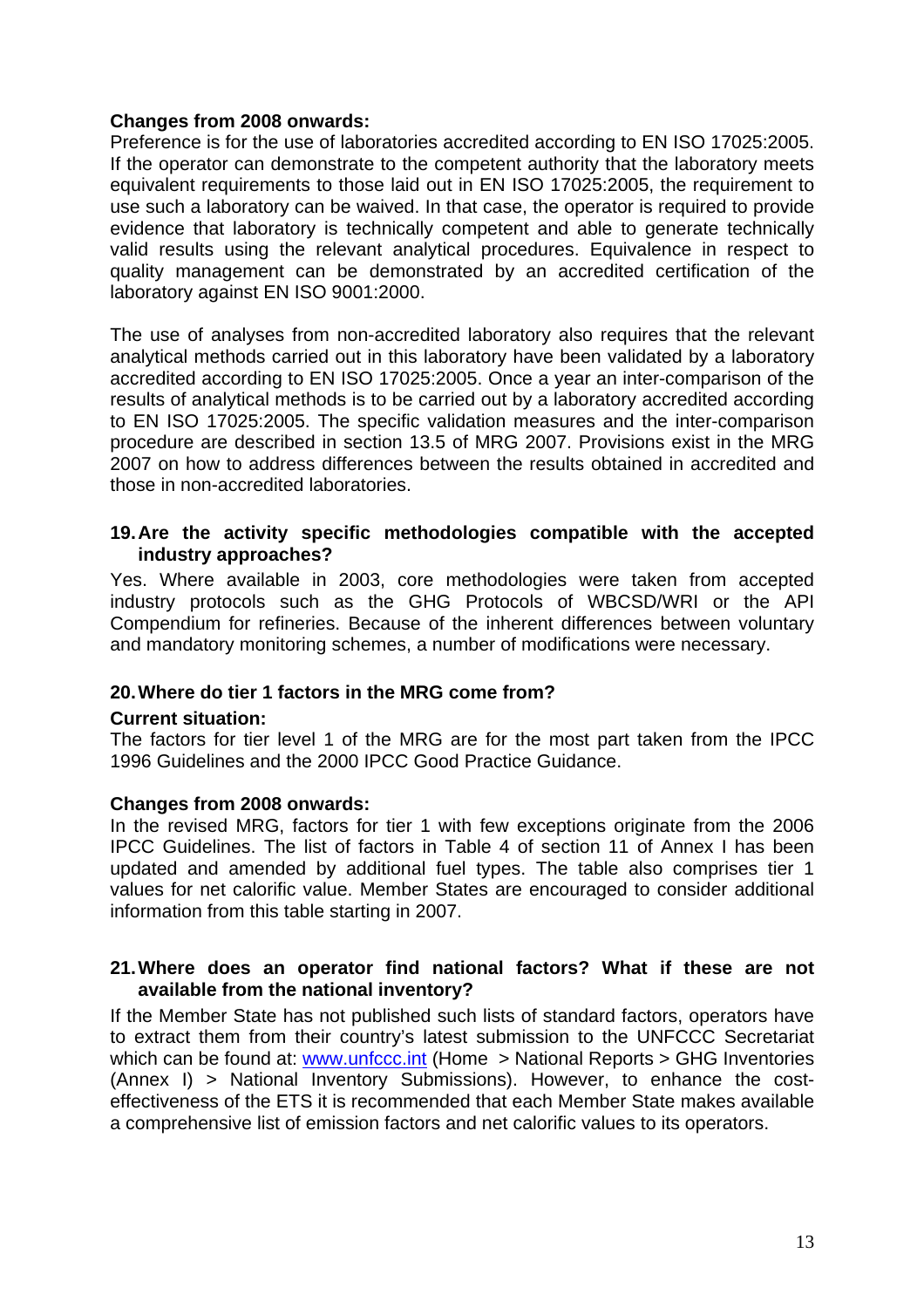# **III. Uncertainty and accuracy**

### **22. The Guidelines use the terms "accuracy" and "uncertainty" – what is the difference?**

# **Current situation:**

In the technical literature the words accuracy and uncertainty are sometimes interchanged and used with different meanings which depend on the context. In relation to the EU-MRG the difference between them is significant: Accuracy here refers to a qualitative concept. It can be high or low but should not be used quantitatively. It belongs to the set of seven principles defined in section 3 of Annex I of the MRG 2004. Uncertainty on the other hand is quantitative concept, which is elaborated in section 4.3 of Annex I of the MRG 2004 used as compliance criterion for thresholds defined in the tier layers of Annexes II-XI of the MRG 2004.

#### **Changes from 2008 onwards:**

For the purposes of the MRG 2007 the terms "accuracy" and "uncertainty" are defined in section 2(3) a and b of Annex I. In order to enhance clarity, the term accuracy is not used any longer in direct relation to the assessment of uncertainty. In general solely the term "uncertainty" is used. The MRG principle of "accuracy", laid down in section 3 of the MRG 2004, has been renamed into "trueness" in the MRG 2007 to avoid ambiguities.

#### **23. What type of considerations of uncertainty is required?**

#### **Current situation:**

The calculation of overall uncertainty is useful to understand the quantitative impacts of different sources of uncertainty and usually requires only moderate resources. The MRG 2004 do not require the operator to calculate the overall uncertainty of reported annual emission values. Tables 2 and 3 in Annex I addressing total uncertainty are purely informative. Only the uncertainty of the activity data has to be calculated and must comply with the maximum uncertainty level specified in the respective tiers. This can usually be done on the basis of conservative estimates rather than through a full uncertainty calculation.

#### **Changes from 2008 onwards:**

- Tables 2 and 3 of the MRG 2004 providing indicative guidance on specific issues connected to uncertainty have been deleted because of their inconsistent use in different Member States;
- The new section 7.1 of Annex I of the MRG 2007 provide quidance on uncertainty calculations for the specific situations in which they are required;

# **24. How does the "maximum permissible uncertainty" addressed in the tiers relate to the uncertainty of the actual measurement?**

#### **Current situation:**

The stated threshold values within the tier system refer to the uncertainty associated to the value of activity data for one reporting year.

#### **Changes from 2008 onwards:**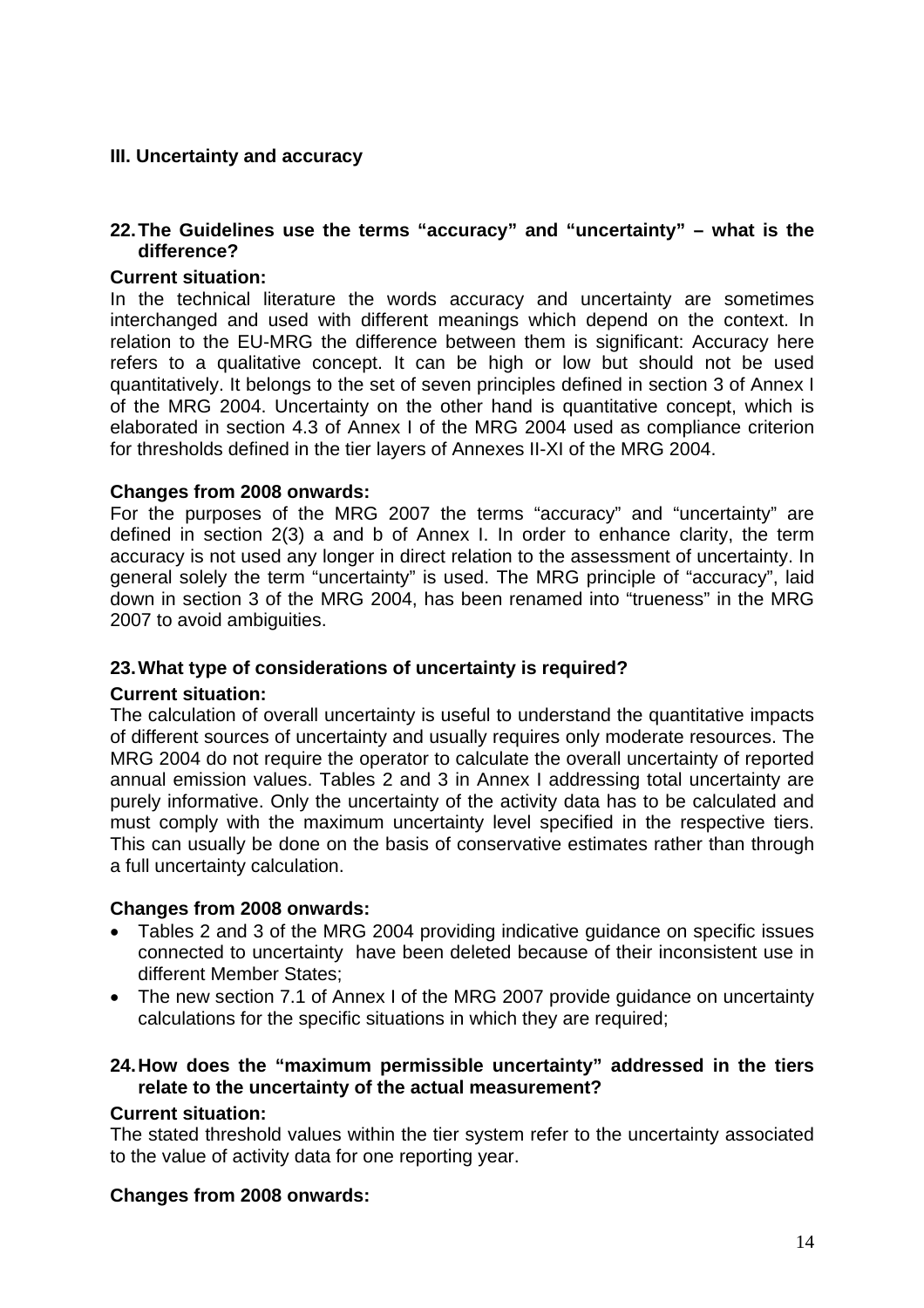- For commercially traded fuels or materials (according to the definition in Section 2 of the revised MRG), competent authorities may allow the annual fuel/material flow by the operator to be determined solely based on the invoiced amount without further individual proof of associated uncertainties (Section 7.1 of Annex  $\vert$ ).
- Installations with emissions below 25 ktonnes  $CO<sub>2</sub>$  per year may
	- use invoiced amounts for the determination of annual fuel/material flows, without further uncertainty considerations

- use information given by the supplier of the measurement instruments, without further uncertainty considerations

# **IV. Other monitoring issues**

# **25. When can a continuous emissions monitoring systems (CEMS) be applied?**

#### **Current situation:**

Operators who wish to use continuous emissions monitoring systems (CEMS) need to seek approval of their competent authority when submitting their monitoring plans as part of the permitting process. To obtain this permission they need to demonstrate that the achieved accuracy is higher than the accuracy from calculation. In parallel to measuring the emissions, the operator must also calculate the emissions.

#### **Changes from 2008 onwards:**

- The MRG 2007 contain a new Annex XII specifying approaches for emission determination with continuous emission monitoring systems.
- For the corroborating calculation lower tiers or approaches laid down in the IPCC 2006 Guidelines may be used. The chosen approach is to be described in the monitoring methodology.
- The existence of systematic deviations between measurement and calculation approach are acknowledged and the operator is to analyse the relation between the two approaches in order to provide an explanation for deviations. In case of excessive deviations, the operator is to use substitution values as described under Section 6 of Annex I of MRG 2007.

#### **26. Is there an obligation to monitor and report the fuel consumption for each source of an installation?**

Reporting under the EU-ETS takes place on the level of installations and activities as defined in the GHG permit. Therefore no source-by-source monitoring is required. Frequently the determination of fuel consumption and composition for an installation will effectively be done by the fuel supplier rather than by the operator. There are circumstances - which commonly require additional monitoring efforts - in which the scope of activities of the EU-ETS Directive leads to a different definition of installation than under the license to operate. These differences need to be visible from the permit and the monitoring plan.

# **27. How to account for the varying moisture content of certain solid fuels? Current situation:**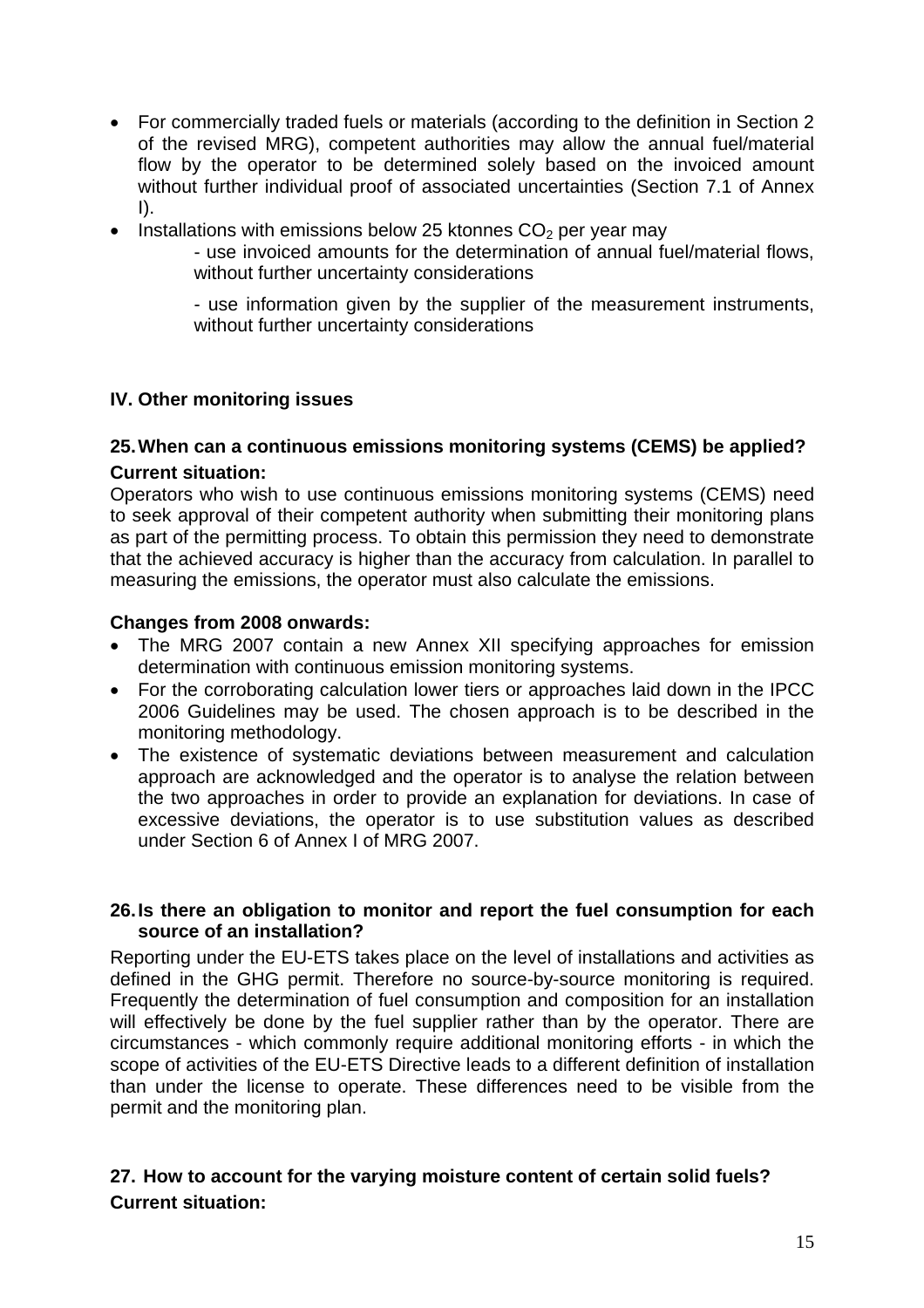The method to determine net calorific value corrects for the moisture content of fuels. Section 10.1 of Annex I of MRG 2004 states that the net calorific value must be representative for the batch of fuel combusted. This means that the moisture content of fuels must always be considered in a way which ensures consistency with the conditions for which the emission factor and the amount of fuel was derived. Wherever possible the amount of fuel, its calorific value and carbon content should therefore be determined at the same time. Most frequently this will be done by the fuel supplier rather than by the operator. The tier 1 factors given in the MRG are generally quoted "as received" (i.e. moist) unless specified differently.

# **Changes from 2008 onwards:**

Requirements regarding the determination of net calorific values can be found in section 13.1 in combination with 13.6 (Sampling Methods and Frequency of Analyses) of the MRG 2007.

#### **28. How is the combusted amount of biomass monitored?**

#### **Current situation:**

If it is pure biomass, low tier methodologies can be applied. However, even with low tier methodologies, the activity data, i.e. the volume or mass of the fuel consumed, needs to be measured. The calculation of biomass emissions from energy output is not acceptable. Details on how to determine the biomass fraction of a fuel can be found in section 10.4 of Annex I of MRG 2004.

# **Changes from 2008 onwards:**

Pursuant to section 5.2 of Annex I of the MRG 2007, the monitoring of emissions from pure biomass is simplified by accepting no-tier approaches (including the energy balance method) for respective installations or technically identifiable parts thereof. According to section 13.4 of Annex I of the MRG 2007 the operator may base the determination of the biomass fraction on a mass-balance of fossil and biomass carbon entering and leaving the process for fuels or materials originating from a production process with defined and traceable input streams.

#### **29. Are international or national standards available for the determination of biomass fractions of fuels or materials?**

A number of relevant standards are or will soon become available. These should be considered for application where suitable and if combined with appropriate quality assurance measures.

The CEN Technical Committee 343 has published the following: "CEN/TS 15440:2006 Solid recovered fuels - Method for the determination of biomass content"

The CEN Technical Committee 343 is developing:

"prCEN/TR 15591 Solid recovered Fuels - Determination of the biomass content based on the 14C method"

Until publication of relevant CEN standards the following North American standards could be of relevance: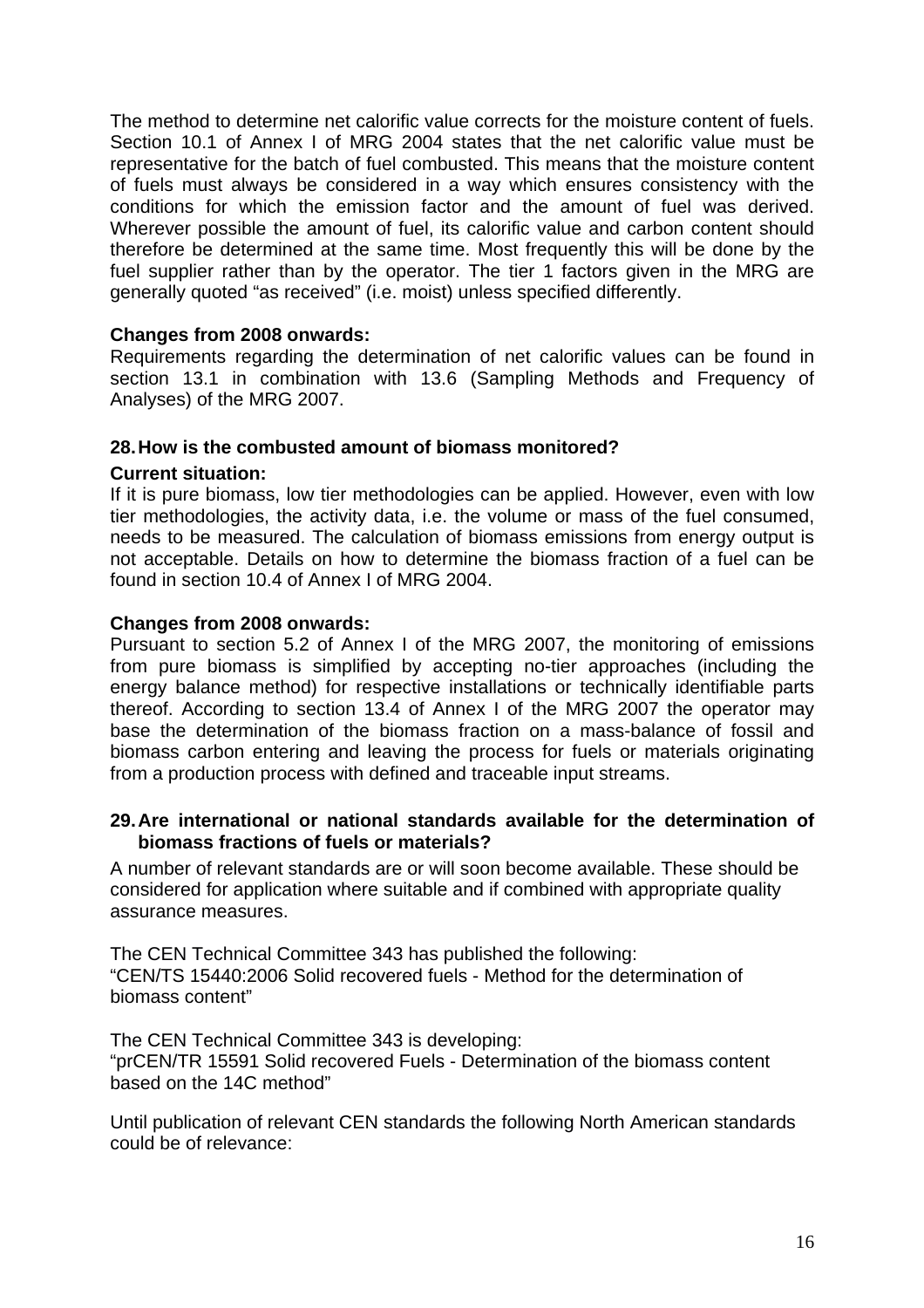"ASTM D 6866 – 05: Standard Test Methods for Determining the Biobased Content of Natural Range Materials Using Radiocarbon and Isotope Ratio Mass Spectrometry Analysis."

ASTM D 7026 – 04: Standard Guide for Sampling and Reporting of Results for Determination of Biobased Content of Materials via Carbon Isotope Analysis,

ASTM D 6852 – 02: Standard Guide for Determination of Biobased Content, Resources Consumption, and Environmental Profile of Materials and Products,

# **30. How can the batch size be defined for different fuels and materials? What does this imply for the frequency of sampling and analyses?**

# **Current situation:**

Under the definition of batch as "an amount of fuel or material […] transferred as one shipment or continuously over a specific period of time" much freedom is left in the MRG 2004 for Member States to lay down national requirements regarding the definition of batch sizes.

# **Changes from 2008 onwards:**

The MRG 2007 in section 13.6 of Annex I specify the batch size through requirements regarding the analysis frequency. The sampling procedure and analysis frequency shall be designed to ensure that the emission factor, the net calorific value and the other parameters mentioned in section 13.6, exhibit an uncertainty of less than 1/3 of the approved uncertainty threshold for the annual mass flow of the respective source stream. In cases where operators are not able to meet this threshold or to demonstrate compliance, minimum analysis frequencies (see [Table 3\)](#page-16-0) are to be applied. In all other cases the competent authority shall define the frequency of analyses.

According to section 13.6, the operator shall provide evidence that the derived samples are representative and free of bias. The respective value shall be used only for the delivery period or batch for which it it was intended to be representative.

As these provisions from the MRG 2007 further elaborate general provisions text of the MRG 2004, it is recommended that Member States start to apply them in 2007 already.

| <b>Fuel/material</b>                                 | <b>Frequency of Analyses</b>                                                  |
|------------------------------------------------------|-------------------------------------------------------------------------------|
| Natural gas                                          | At least weekly                                                               |
| Process<br>gas                                       | (refinery At least daily - using appropriate procedures at                    |
| mixed gas, cokes oven/gas different parts of the day |                                                                               |
| coke, blast-furnace<br>gas                           |                                                                               |
| and convertor gas)                                   |                                                                               |
| Fuel oil                                             | Every 20,000 tonnes and at least six times a year                             |
| Coal,<br>coking                                      | coal, Every 20,000 tonnes and at least six times a year                       |
| petroleum coke                                       |                                                                               |
|                                                      | Solid waste (pure fossil or Every 5,000 tonnes and at least four times a year |
| mixed biomass fossil)                                |                                                                               |
| Liquid waste                                         | Every 10,000 tonnes and at least four times a                                 |

# <span id="page-16-0"></span>**Table 3 Minimum Analysis Frequencies**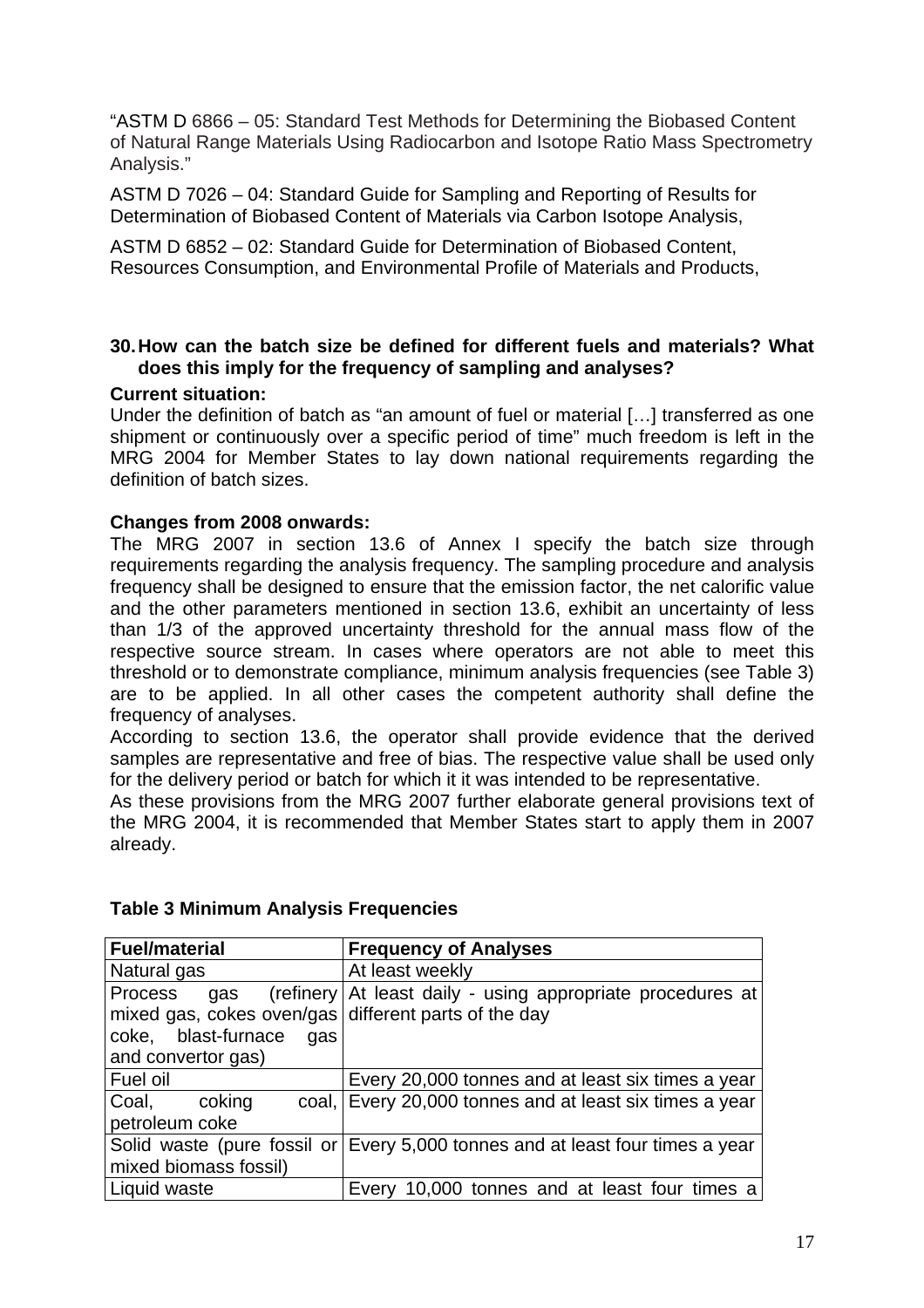|                                 | vear                                                               |
|---------------------------------|--------------------------------------------------------------------|
| Carbonate minerals              | (e.g. Every 50,000 tonnes and at least four times a                |
| limestone and dolomite)         | vear                                                               |
| Clays and shales                | Amounts of material corresponding to 50,000                        |
|                                 | tonnes of $CO2$ and at least four times a year                     |
|                                 | Other input and output Every 20,000 tonnes and at least once every |
| streams in the<br>mass I month. |                                                                    |
| balance (not applicable for     |                                                                    |
| fuels or reducing agents)       |                                                                    |
| Other materials                 | Amounts of material corresponding to 50,000                        |
|                                 | tonnes of $CO2$ and at least four times a year                     |

# **31. How to account for CO2 transferred out of an installation?**

#### **Current situation:**

Guidance on the treatment of "transferred  $CO<sub>2</sub>$ " is given in section 4.2.2.1.2 of Annex I of MRG 2004. During the first trading period (2005-2007) it is generally possible for a list of agreed applications to deduct any  $CO<sub>2</sub>$  which is transferred out of an installation participating in the EU ETS. The amount is to be reported as a memo item.

#### **Changes from 2008 onwards:**

Section 5.7 of Annex I of MRG 2007 deals with the issue of "transferred  $CO<sub>2</sub>$ ". The original provisions have been strengthened in making the role of the competent authority in approving a subtraction of "transferred  $CO<sub>2</sub>$ " explicit, in mandating the notification of respective installations to the EU Commission, and in restricting the subtraction to situations in which the transfer of  $CO<sub>2</sub>$  is also reflected in the national inventory. The latter criterion could preclude the eligibility of several short-term uses of transferred  $CO<sub>2</sub>$ .

#### **32. What is the definition of "pure"**

#### **Current situation:**

Currently, the MRG do not define thresholds of how pure biomass has to be in order to qualify as "pure".

#### **Changes from 2008 onwards:**

The MRG 2007 in section 2 of Annex I define this term as: "relating to a substance means that a material or fuel consists of at least 97% (related to mass) of the specified substance or element - corresponding to the commercial classification of "purum". For biomass this relates to the fraction of biomass carbon in the total amount of carbon in the fuel or material."

As this new provision is more specific than those of the MRG 2004, it is recommended that Member States start to apply it already in 2007.

#### **V. Verification**

# **33. Where do I find EU guidance on verification?**